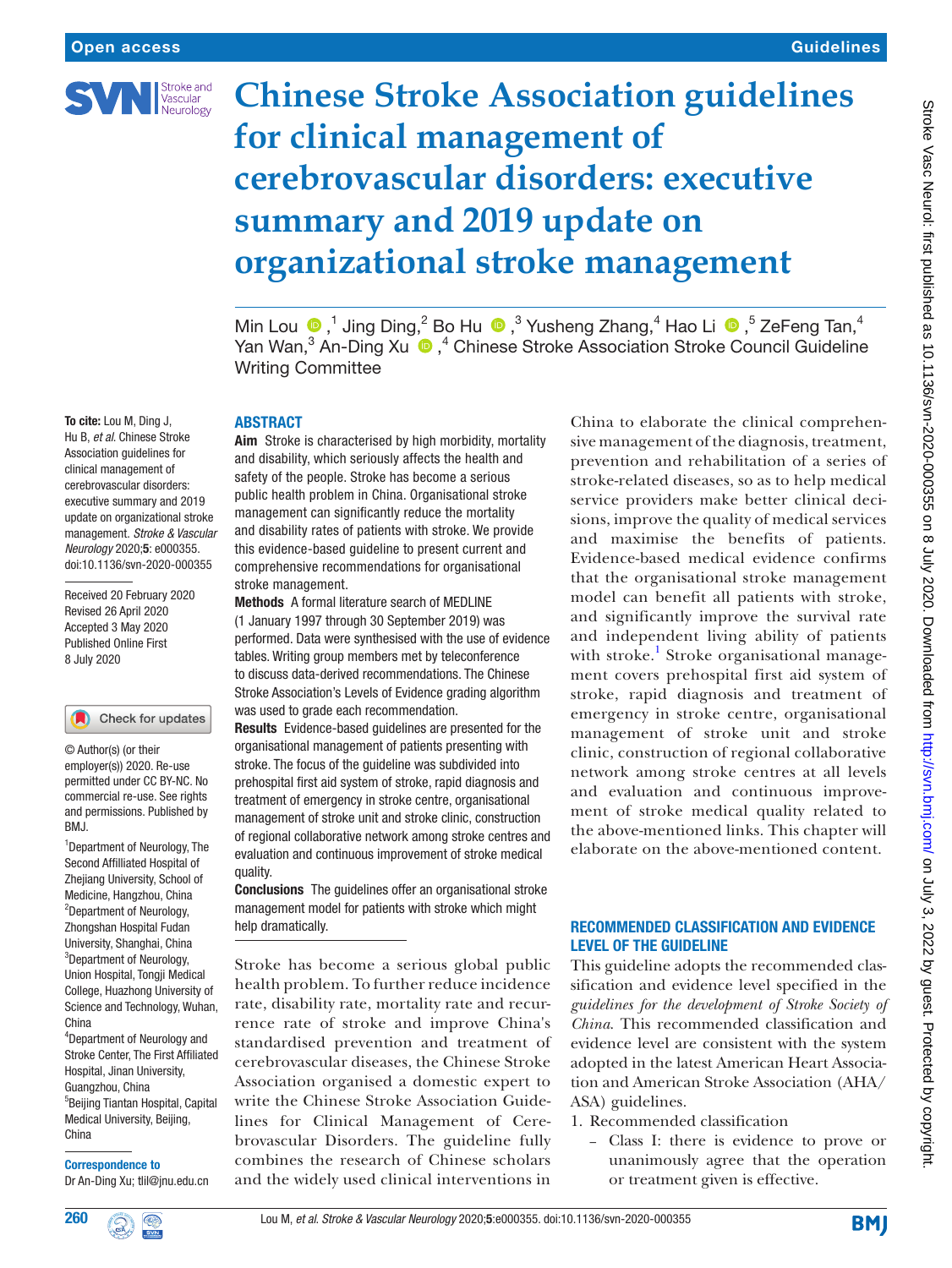- Class II: there are controversial evidences or opinions on the effectiveness of operation or treatment.
	- IIa: some evidences or opinions support the validity.
	- IIb: there is no good evidence for its effectiveness.
- Class III: operation and treatment are ineffective and harmful in some cases.
- 2. Level of evidence
	- Level of evidence A: evidence comes from multiple randomised controlled trials (RCTs) or metaanalysis. References must be provided and quoted in the recommendations.
	- Level of evidence B: evidence comes from a single RCT or non-randomised trial. References must be provided and quoted in the recommendations.
	- Level of evidence C: evidence only comes from experts' opinions, case studies, etc.

## Chapter 1: organisational management of prehospital emergency system

'Time is brain'. The effect of stroke treatment is strongly time dependent. Prehospital emergency management is one of the key links in the life chain of stroke first aid, which plays a decisive role in the treatment and prognosis of patients with stroke. Intravenous thrombolytic therapy with recombinant tissue-type plasminogen activator (rt-PA) is one of the most effective treatments for acute ischaemic stroke (AIS). It is recommended by domestic and foreign guidelines, $2^3$  but restricted by strict time window (within [4](#page-9-2).5 hours from onset).<sup>4</sup> According to China National Stroke Registry, only 2514 (21.5%) of 11 675 patients with AIS arrived in the emergency room within 3hours from onset, and only 284  $(2.4\%)$  received intravenous thrombolysis.<sup>[5](#page-9-3)</sup> In addition, the China Quality Evaluation of Stroke Care and Treatment (China QUEST) study showed that onset-to-door time of 6102 patients with stroke averaged 15hours (ranging from 2.8 to 51.0hours), of which 1546 cases (25.3%) and 2244 cases (36.8%) were within 3hours and 6hours, respectively, and exceeding 24hours as high as 41.3%. In the end, only 1.9% of patients received intra-venous thrombolysis.<sup>[6](#page-9-4)</sup> As showed, prehospital delays are common in patients with stroke in China, which is an important reason for the low thrombolytic therapy rate and poor clinical prognosis of patients with AIS. Highly efficient prehospital emergency management can make patients with stroke quickly and effectively identified and transferred as soon as possible to the hospital with stroke treatment capacity, which reduces prehospital delays and improves the thrombolytic treatment rate of patients with AIS, thereby significantly improving the prognosis of patients with stroke. This chapter made the recommendations of organisational management of prehospital first aid and public health education on prehospital stroke.

## **RECOMMENDATIONS**

#### Organisational management of prehospital emergency system Rapid identification of stroke before hospital

- ► Emergency personnel use standardised tools such as stroke 120, Cincinnati Prehospital Stroke Scale, Los Angeles Prehospital Stroke Scale or face arm speech test (FAST) scale to screen patients with stroke before hospital, so that patients with stroke can be quickly identified. (Class I, level of evidence B)
- ► Emergency personnel used Rapid Arterial Occlusion Evaluation, Los Angeles Motor Scale, Field Assessment Stroke Triage for Emergency Destination (FAST-ED) or Prehospital Acute Stroke Severity Scale to screen patients with stroke for large vessel occlusion before hospital. (Class II, level of evidence B)

## Dispatch of emergency medical service personnel and onsite diagnosis and treatment

- ► Emergency medical service (EMS) dispatchers should use prehospital identification and screening tools to quickly identify suspected patients with stroke, and priority should be given to ambulances and EMS personnel. (Class I, level of evidence B)
- EMS personnel should make brief assessment and necessary emergency treatment as soon as possible for suspected patients with stroke, including determining the onset time, dealing with respiratory and circulatory problems, conducting ECG examination and vital signs monitoring, establishing intravenous channels and avoiding delays in transportation due to prehospital intervention. (Class I, level of evidence B)

## Rapid transportation to hospitals with stroke treatment capacity

- In order to achieve the purpose of rapid and efficient transportation, EMS personnel should formulate a reasonable transportation plan based on the patient's condition and the ability of referral hospital to treat stroke, while following the principle of proximity. (Class I, level of evidence A)
- ► For suspected patients with AIS who may need intravenous thrombolysis within the onset time window, EMS personnel should transfer them to the nearest qualified primary stroke centres (PSC)/comprehensive stroke centres (CSC) in the shortest time. (Class I, level of evidence A)
- ► Patients suspected of large vessel occlusion (LVO) induced AIS may need emergency thrombolysis and/ or endovascular therapy within the time window (up to 24hours of onset) and should be transported to CSC in time for endovascular therapy. (Class I, level of evidence A)
- ► Hub, drip-and-ship and trip-and-treat mode have their own advantages and disadvantages. When EMS personnel choose the transport mode for suspected LVO-induced patients with AIS, they should make a reasonable transport plan based on the patient's condition, onset time, local PSC/CSC distribution,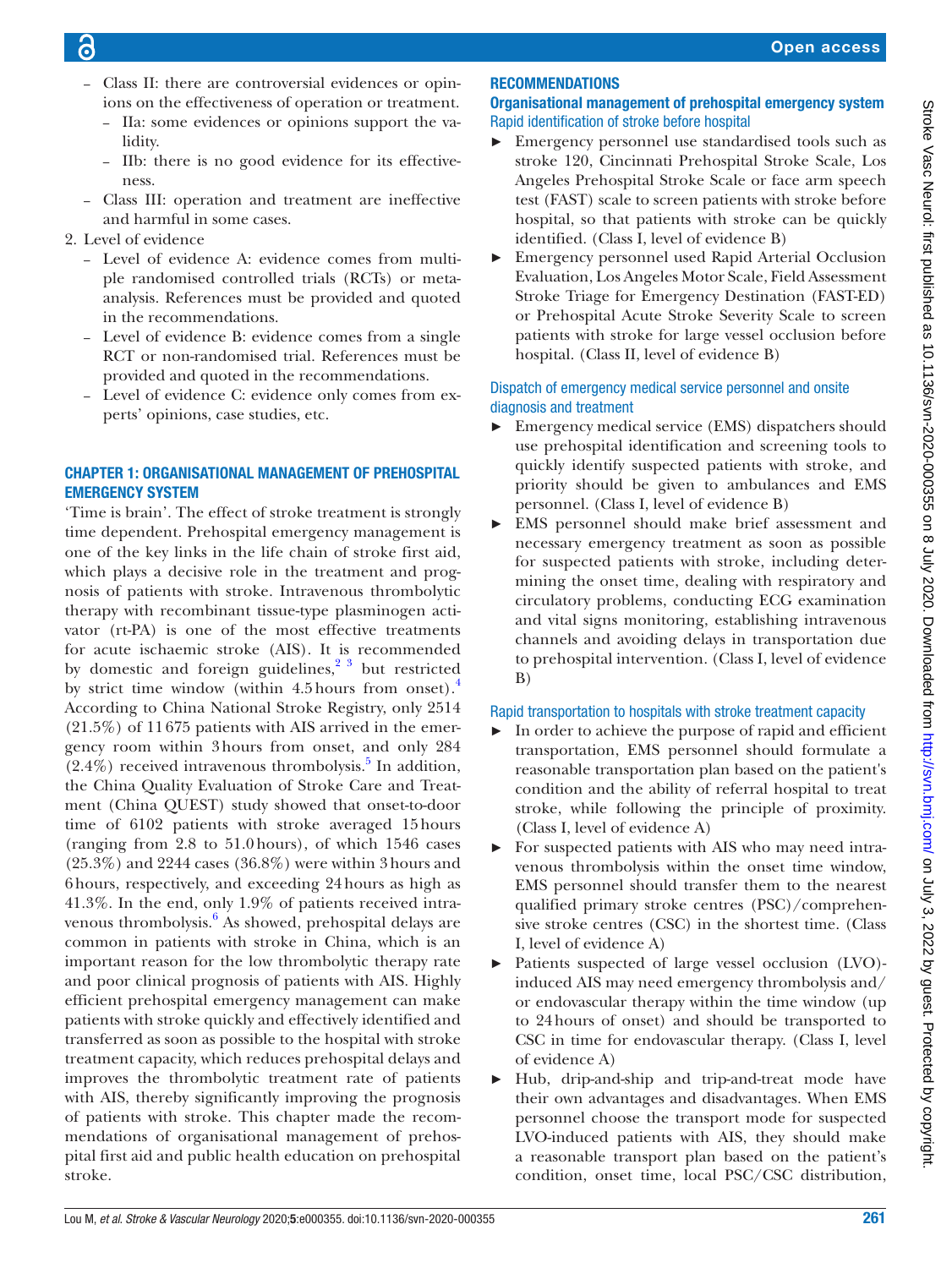#### Prehospital notice

► Prehospital emergency personnel should notify the receiving hospital of brief conditions of the suspected patients with stroke before they arrive, so that the receiving hospital can start the green channel of stroke ahead of time. Prehospital emergency personnel and medical staff in receiving hospitals should make the handover right. (Class I, level of evidence B)

#### Public health education on prehospital stroke

► Strengthen public health education on prehospital stroke, focus on identifying early symptoms of stroke, understanding the urgency of stroke treatment and calling 120 emergency phone in time. (Class I, level of evidence B)

#### Chapter 2: organisational management of stroke **CENTRE**

How to provide the best diagnosis and treatment services for patients with stroke, especially in rural and township areas, is still a serious challenge. High-quality planning and evaluation of patients with stroke is an essential part of acute stroke treatment, which can improve the quality of medical services and clinical outcomes. Professional treatment with evidence-based medical evidence is one of the most effective ways to reduce the mortality and disability rate after stroke. Therefore, it is necessary to build a reasonable stroke diagnosis and treatment system in qualified stroke centres according to clinical guidelines, to provide the best medical services, and actively explore the construction pattern of stroke centres that can adapt to various hospital scales.

#### **RECOMMENDATIONS**

## Organisational management of stroke emergency Main contents of stroke emergency management

*Rapid collection of clinical data*

- $\blacktriangleright$  Emergency teams should rapidly identify patients with AIS and initiate thrombolytic procedures whenever possible for thrombolysis or endovascular therapy. (Class I, level of evidence A)
- ► Emergency teams need to start the stroke diagnosis and treatment procedures for patients who have been notified in advance; emergency nurses should notify emergency doctors to receive and start the diagnosis and treatment procedures for patients who have arrived at the hospital after triage. (Class I, level of evidence B)
- After initiating the thrombolytic or intravascular treatment process, emergency nurses need to quickly send the patient's laboratory samples, including blood routine, blood biochemistry and coagulation spectrum, which should not exceed 30min after the

patient arrives at the emergency. (Class I, level of evidence B)

- Comprehensively assess patients with cerebral haemorrhage as soon as possible, including medical history, general examinations, neurological examinations and laboratory examinations. Conditions permitting, necessary examinations should be carried out to identify the cause. (Class I, level of evidence C)
- Patients with sudden severe headache and positive meningeal irritation signs should be highly suspicious of subarachnoid haemorrhage (SAH) diagnosis. (Class I, level of evidence B)
- The aetiology and risk factors of cerebral venous sinus thrombosis (CVST) are complex and varied. It is suggested to actively find out possible causes of blood hypercoagulability and blood stasis. (Class I, level of evidence C)

#### *Preliminary assessment and classification of stroke symptoms*

- ► Emergency physician/thrombolytic team should inquire the patient's medical history, verify the onset time, conduct physical examination and score the patient's symptoms according to National Institutes of Health Stroke Scale (NIHSS). It is recommended that these steps be taken on the way to the imaging department. (Class I, level of evidence B)
- ► Suspected patients with stroke should be diagnosed by CT or MRI as soon as possible. Patients with AIS should be treated as early as possible in stroke unit. (Class I, level of evidence A)
- ► Sudden severe headache and positive meningeal irritation signs are highly suggestive of SAH, and patients should be triaged as soon as possible to neurosurgery. (Class I, level of evidence A)
- The possibility of CVST should be considered in clinic for unexplained headache, optic papilla oedema and increased intracranial pressure. (Class II, level of evidence)
- Once a patient is diagnosed with intracerebral haemorrhage (ICH), he or she should be immediately triaged to the stroke unit or the neurological intensive care unit. (Class II, level of evidence B)

#### *Rapid image scanning*

- ► In order to perform thrombolysis or endovascular therapy, cranial CT/MRI scan should be started within 25min of the patient's arrival, and the postprocessing and interpretation of the image scan should be completed within 45min of the patient's arrival. (Class II, level of evidence B)
- ► It should be avoided to select imaging examinations which are prone to delay the process of stroke diagnosis and treatment. According to the existing evidence, CT-based imaging is the main choice. Patients should first receive non-contrast CT to exclude bleeding, and/or choose CT angiography (CTA) to assess whether blood vessels are occluded, or CT perfusion (CTP) to assess the cerebral core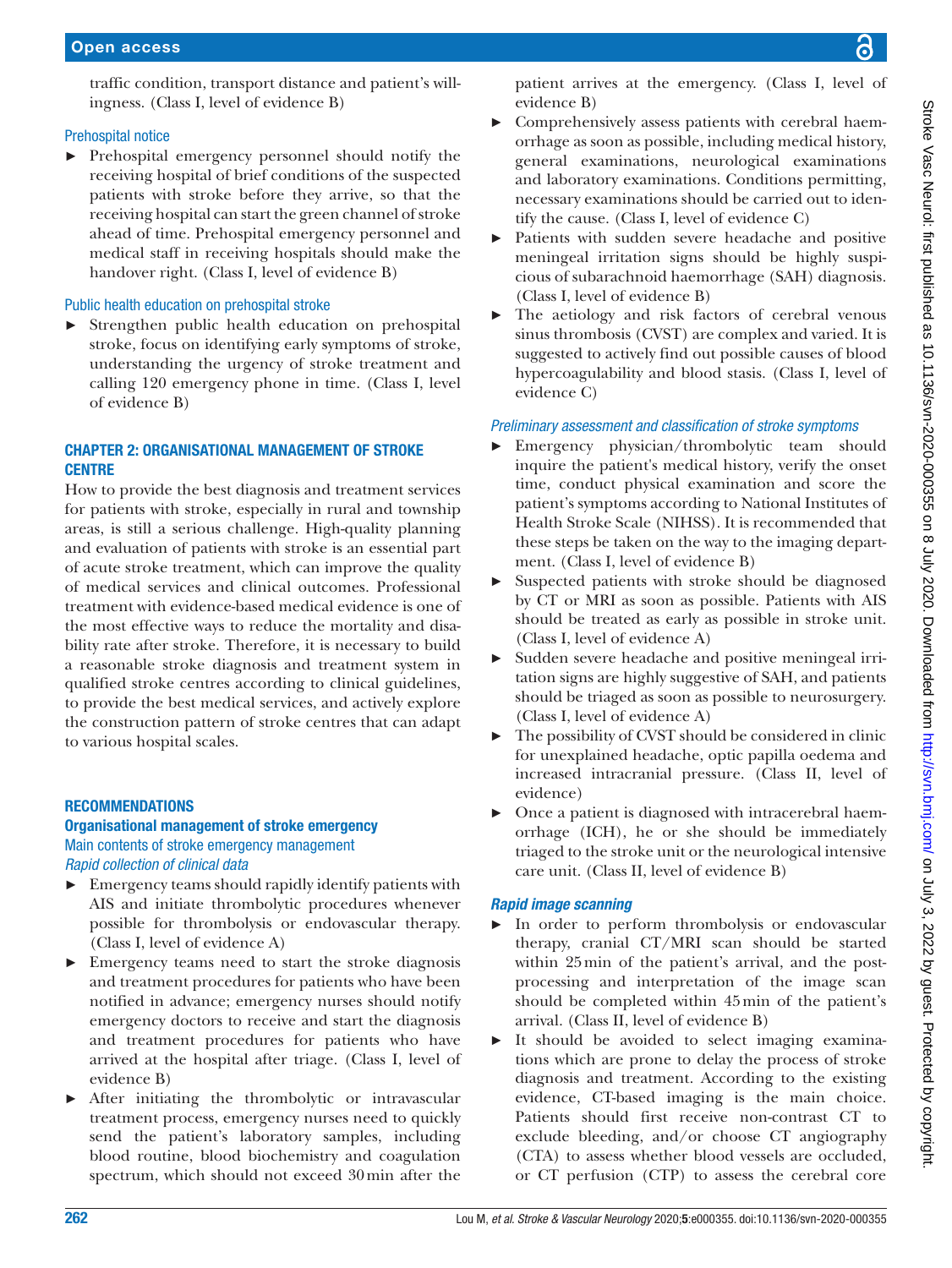infarction area and ischaemic penumbra area. It should be noted that for CTA and CTP examinations, operators and analysts need to be adequately trained and experienced. (Class I, level of evidence A)

- ► Conventional sequential MRI examination will prolong the door-to-needle time (DNT) of stroke diagnosis and treatment process, and it is not recommended for the time being. Considering posterior circulation ischaemic stroke, we may select MRI examination. (Class IIb, level of evidence B)
- ► CT or MRI should be performed as soon as possible for suspected patients with stroke. (Class I, level of evidence A)
- ► CT examination should be the first choice for suspected patients with SAH, and digital subtraction angiography (DSA) examination should be performed early for patients with SAH to determine whether there are aneurysms or not. (Class I, level of evidence B)
- ► CT/CT venography and MR/MR venography can be the first choice for patients with suspected CVST. (Class II, level of evidence C)
- ► CVST can be further diagnosed by DSA. (Class II, level of evidence C)

#### Management of emergency multidisciplinary team *Establishment of emergency multidisciplinary team*

- ► Stroke centres should be provided with medical services by neurologists to improve the clinical outcomes of patients with stroke. Medical staff should receive continuing education. (Class I, level of evidence B)
- The establishment of acute stroke team should be established in stroke centre to shorten treatment time and improve clinical outcomes. (Class I, level of evidence A)
- Interdisciplinary teamwork is needed. Teams should meet frequently to analyse the steps of hospital process, nursing quality and patient outcomes, and to put forward suggestions for improvement and implementation. (Class IIa, level of evidence B)
- It is recommended that the whole stroke team be activated by a dedicated telephone. Emergency nurses call emergency specialists to open the green channel immediately after pre-examination, emergency specialists call thrombolytic team to start the thrombolytic process, and then the whole thrombolytic team (including imaging department, thrombolytic nurse group, etc) is called by the members of the thrombolytic team to participate in the treatment of patients. (Class IIa, level of evidence B)
- The thrombectomy team should adopt a parallel mode, which includes:(1) patients arriving at the emergency room; (2) emergency team/thrombolytic team conducting clinical evaluation and informing the thrombectomy team in advance; (3) emergency team/thrombolytic team conducting image evaluation for patients, making thrombectomy decisions,

initiating thrombectomy team and anaesthesia team; (4) emergency team/thrombolytic team delivering patients to catheter room, and at the same time, the thrombectomy group and anaesthesia group were prepared before operation; (5) puncture. (Class IIa, level of evidence B)

► The management of other types of patients with stroke (cerebral haemorrhage, SAH, CVST) should be carried out by a team of neurologists, neurosurgeons, neurointerventional departments and anaesthesiologists. (Class IIa, level of evidence B)

## *Improvement of teamwork procedures*

- ► To improve the team cooperation process, we can accurately measure and track patients' time from arriving emergency to thrombolysis, from arriving emergency to puncture, from puncture to recanalisation and record the treatment rate and relevant information of patients meeting thrombolysis and/ or thrombolysis indications, so as to enable the team to identify the parts needing improvement to take appropriate improvement measures. (Class IIa, level of evidence B)
- The training, simulation training and the latest procedure chart release to the new team members are helpful to maintain and improve the normal team cooperation. (Class IIa, level of evidence A)

## Continuous quality improvement of emergency green channel

- ► Apply Toyota Production System (TPS) to improve the quality of green channel, set up TPS improvement team, and analyse the delays in the current intravenous thrombolysis process. According to its importance and difficulty, list the problems that can be improved quickly and in a short time, and formulate specific solutions accordingly. (Class IIa, level of evidence B)
- ► Apply PDCA (Plan, Do, Check, Action) cycle method to continuously improve the quality of green channel through four steps of cycle: Plan (making process time-consuming plan and problem); Do (implementing improvement plan); Check (checking and evaluating legacy problems) and Action (continuing implementation and execution). (Class IIa, level of evidence B)
- ► Apply 6-SIGMA management method to improve the quality of green channel, implementing 'Define (setting process improvement objectives); Measure (decomposing process to measure the time needed in current process); Analysis (using various statistical strategies to analyse the reasons for failure to achieve standards); Improve (problem-based adjustment to improve process); Control (continuously monitoring process, ensuring continuous improvement of green channel quality)'. Five-step cycle. (Class IIa, level of evidence B)
- ► Apply quality control circle, establish quality control circle within stroke team, promote circle cooperation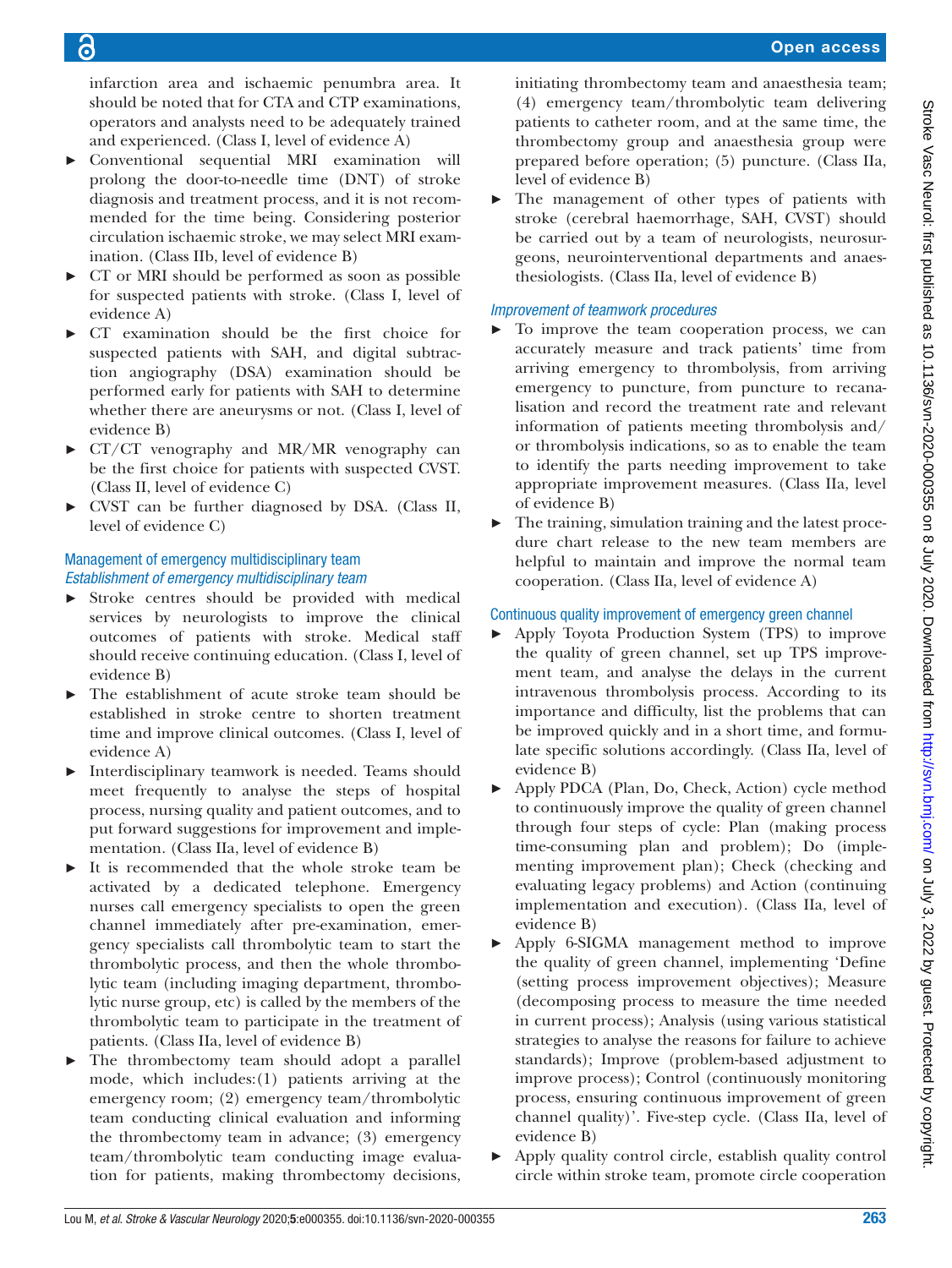and discussion within circle and solve the quality problem of green channel. (Class IIa, level of evidence B)

## Organisational management of stroke unit

Concept and importance of stroke unit

- ► Stroke units should be established as far as possible in hospitals for patients with stroke, and all patients with AIS should be treated as early as possible in stroke units. (Class I, level of evidence A)
- ► Emergency centres can choose to set up acute stroke units. Large general hospitals or rehabilitation centres should choose to set up comprehensive stroke units. Grass-roots hospitals and small/ medium-sized rehabilitation centres should choose to set up rehabilitative stroke units. (Class I, level of evidence B)
- ► It is recommended that standardised stroke units be used to improve the treatment of patients. (Class I, Level of Evidence B)
- ► Recommend the application of comprehensive professional stroke treatment (stroke unit) combined with rehabilitation. (Class I, level of evidence A)

#### Construction contents of stroke unit *Establishment of stroke unit*

- The medical team of the stroke unit should include doctors, rehabilitation therapists, nurses, language trainers, psychotherapists and intensive care physicians, etc. All personnel should be organically integrated to ensure the smooth operation of the stroke unit. (Class I, level of evidence B)
- Intensive speech function training is recommended for patients with speech disorders in stroke units. (Class I, level of evidence A)
- ► The formulation of clinical operating procedures and standards should be based on the specific conditions of the unit and follow the guidelines. (Class I, level of evidence C)
- ► The medical activities of stroke unit should follow the standard working schedule and have a fixed working mode. (Class I, level of evidence C)

#### Working mode of stroke unit

- ► Stroke unit can work in a variety of ways, such as stroke group meeting, multiprofessional group ward rounds, health education and building a reasonable ward structure, in order to improve the effect of medical care in an all-round way. (Class I, level of evidence C)
- ► A stroke unit suitable for the hospital should be established according to the situation of the hospital. (Class I, level of evidence C)

#### Mobile stroke unit

► Mobile stroke unit (MSU) can shorten the time from onset to treatment and improve the prognosis of patients with stroke. It may be reasonable for conditional medical institutions to have MSU. (Class IIa, level of evidence B)

## Organisational management of stroke unit

- Stroke unit should be operated in a multidisciplinary cooperative way, which combines medical treatment, nursing and rehabilitation to improve the therapeutic effect. (Class I, level of evidence C)
- Personnel in the stroke unit need professional training. (Class I, level of evidence B)

## Organisational management of stroke clinic Management of stroke clinic

## *Composition of multidisciplinary team in stroke clinic*

 $\blacktriangleright$  It is recommended that a multidisciplinary collaborative team consisting of doctors, nurses, rehabilitation therapists and stroke liaison workers participate in the management of patients with poststroke. (Class IIa, level of evidence A)

#### *Management scope of stroke outpatient team*

- It is effective to establish a special stroke clinic to guide and manage the use of secondary prevention drugs for patients with poststroke. (Class I, level of evidence A)
- ► It is recommended that clinicians pay more attention to patients' compliance with secondary preventive drugs for stroke, and popularise the causes, side effects and precautions of secondary preventive drugs for stroke to patients. (Class I, level of evidence A)
- Secondary preventive interventions, including medication education, initiated in the hospital and extended to patients after discharge, are effective. (Class I, level of evidence A)
- ► It is reasonable to identify poststroke depression and poststroke cognitive impairment in stroke clinics. (Class IIa, level of evidence B)
- Framingham stroke risk assessment model can be used to assess stroke risk of hypertension patients in outpatient clinics. Intensive interventions for high-risk and middle-risk patients, including file-building and written management education, guidance for patients to manage blood pressure and other risk factors, and follow-up feedback, are likely to be recommended. (Class IIa, level of evidence B)
- $\blacktriangleright$  In the outpatient clinic, it is reasonable to use multiple scales of Atrial Fibrillation Investigators, CHADS2 (congestive heart failure, hypertension, age ≥75 years, diabetes, previous stroke or transient ischaemic attack), National Institute for Health and Clinical Excellence, ACC/AHA/ESC 2006 and American College of Chest Physicians to assess the risk of stroke in patients with atrial fibrillation taking warfarin. (Class IIa, level of evidence B)
- ► Nurse-centred outpatient service, setting up personal files for screened high-risk groups, regular telephone follow-up, regular appointments and regular stroke education for patients and their families may be considered. (Class IIb, level of evidence C)
- ► For patients with limb dysfunction after stroke, it is reasonable to carry out rehabilitation training in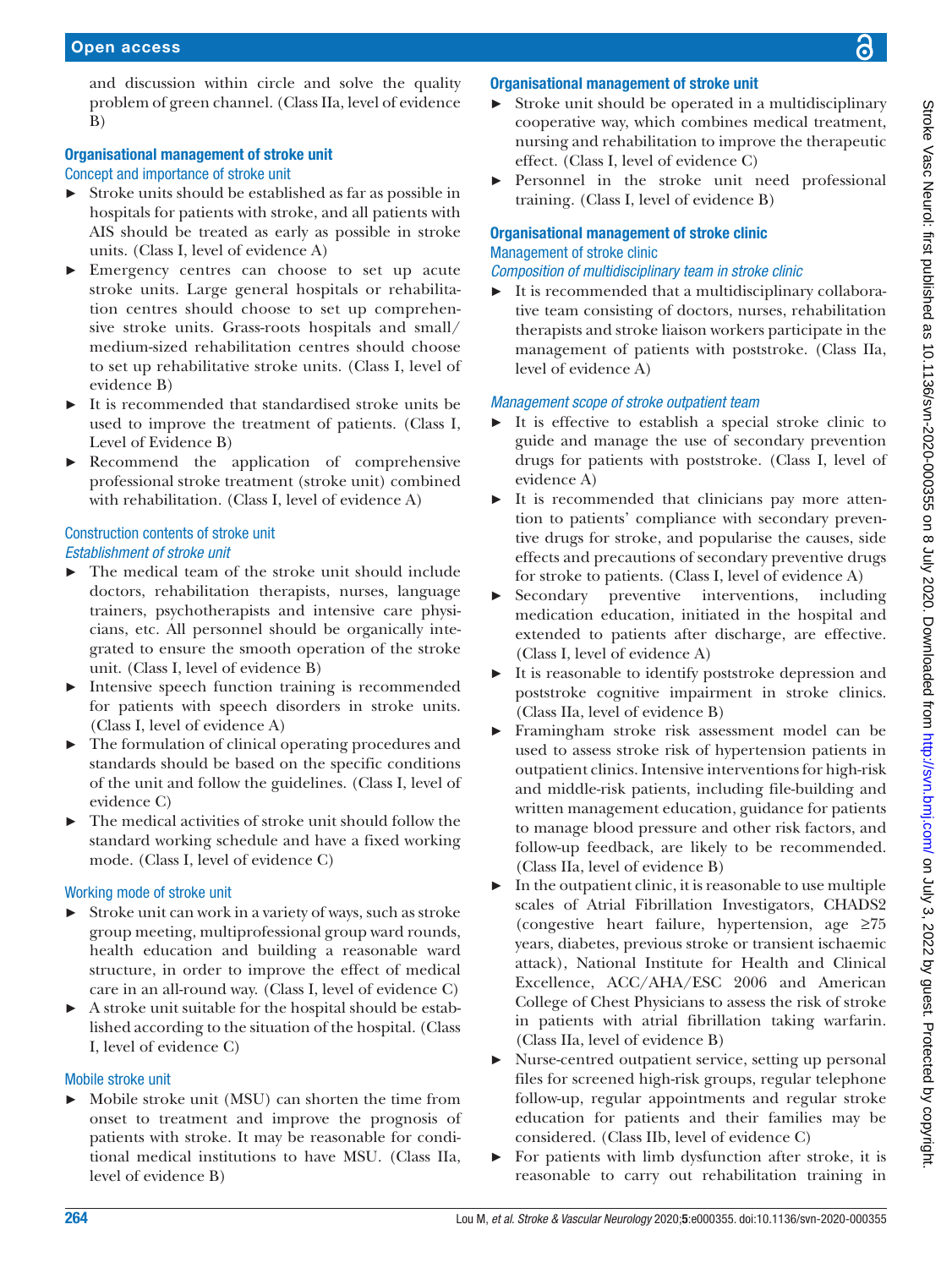stroke clinic and guide rehabilitation training at home after discharge. (Class IIa, level of evidence B)

► It is reasonable to use poststroke checklist to assess the cognitive, emotional and life abilities of patients with poststroke. (Class IIa, level of evidence B)

#### Health education for patients with stroke

- ► It is recommended that education for patients with stroke be strengthened. Stroke education should include risk factors, identification of stroke symptoms, initiation of emergency medical services, follow-up of physicians and guidance of drug use at discharge. (Class I, level of evidence B)
- ► It may be reasonable to provide personalised return visit education for patients with stroke after discharge. (Class IIb, level of evidence C)
- ► It may be reasonable to issue a stroke knowledge brochure at the average reading level for patients with stroke. (Class IIb, level of evidence C)
- It is reasonable to organise a multidisciplinary collaborative team consisting of doctors, nurses, physiotherapists, rehabilitation therapists and community health workers to conduct multidisciplinary integrated support education. (Class IIa, level of evidence B)

#### Stroke volunteer work

- It may be reasonable for volunteers to educate patients with stroke in community. (Class IIb, level of evidence B)
- Peer support for patients with stroke during hospitalisation and after discharge may be reasonable. (Class IIb, level of evidence C)

#### Chapter 3: regional cooperative network construction of stroke centre

The purpose of establishing stroke centre is to improve stroke medical staff and facilities, so as to adapt them to the methods of stroke treatment and improve the level of stroke diagnosis and treatment.<sup>[7](#page-9-5)</sup> The US health facility accreditation programme classifies stroke centres into three levels: CSC, PSC and stroke ready hospital. As early as 2000, BAC published a proposal to develop PSC, so as to improve the level of stroke diagnosis and treatment in the USA and improve stroke outcomes.<sup>[8](#page-9-6)</sup> Based on a large number of literature searches and the consultation of alliance members, the proposal requires PSC to have stroke team, stroke centre, fixed operating procedures, integrated emergency system, 24hours CT examination and image interpretation, rapid laboratory examination and strong administrative support. Studies have shown that PSC using procedural procedures significantly improves the outcome of patients with stroke, compared with hospitals that do not use procedural procedures or have no stroke centres.<sup>[8](#page-9-6)</sup> In 2005, BAC launched a second proposal to define the standard of main medical types of CSC.<sup>[9](#page-9-7)</sup> Through evidence-based medicine, BAC has identified the following key steps: medical staff equipped with neurosurgery and neurovascular expertise; advanced

nervous system imaging capabilities, such as cerebral angiography; surgery and intravascular operation technology, including aneurysm clipping, carotid endarterectomy, intra-arterial treatment and other infrastructure, such as neurointensive care unit. These measures may improve the prognosis of patients with complex cerebrovascular disease.

Based on the basis of evidence-based medicine and the current situation of domestic medical environment, the expert committee of stroke field of the Center for Medical Quality Control of Neurological Medicine of the National Health and Family Planning Commission has initially formed a guideline for the construction of stroke centres in China in 2015 to standardise the access standards of stroke medical institutions, $^{10}$  $^{10}$  $^{10}$  improve the quality of medical services and rationally distribute medical resources, which provided the basis for the allocation of medical resources and quality supervision of health administrative departments and reasonable and optimised treatment for patients with stroke, and improved the overall construction of stroke medical service system in China.

#### Pattern of development and construction for stroke centre

- ► We should actively promote the establishment of stroke centres at all levels, and all types of acute patients with stroke should enter the stroke centres for diagnosis and treatment. (Class I, level of evidence A)
- ► For large-scale ischaemic or haemorrhagic stroke, stroke with unknown aetiology, stroke requiring special examination and treatment, stroke that PSC cannot complete and stroke requiring multidisciplinary treatment, direct entry or transfer to CSC is recommended for treatment. (Class I, level of evidence A)
- ► Third-party stroke centre certification is strongly recommended. (Class I, level of evidence B)

## Construction of regional emergency network for stroke

- ► Stroke centres with different treatment capabilities should establish a regional emergency network system with clear responsibilities, resource sharing and winwin cooperation. (Class II, level of evidence B)
- ► It is suggested that stroke education programme be implemented for EMS personnel. (Class I, level of evidence B)
- It is suggested that EMS personnel use the stroke assessment system to initiate the preliminary treatment of stroke on the spot and notify the receiving hospital of the suspected patients with stroke before arriving, so that the hospital can mobilise the corresponding resources before the arrival of the patients. (Class I, level of evidence B)
- ► The stroke emergency map should be jointly carried out with the 120 emergency centres, regional comprehensive stroke centres and other qualified medical institutions (stroke prevention and control centre,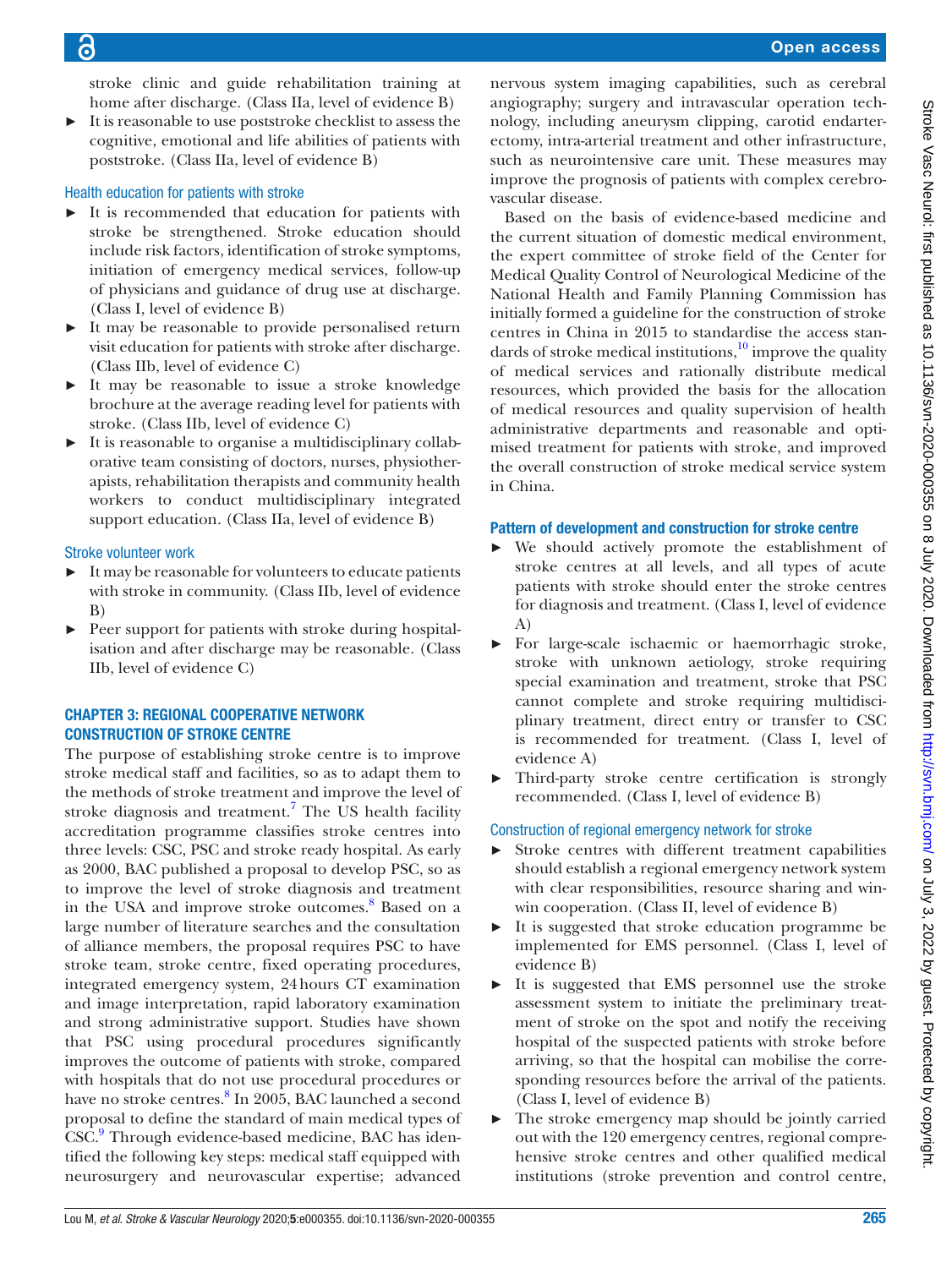etc) organised by the city health department. (Class IIa, level of evidence A)

- $\triangleright$  It is suggested that the regional comprehensive stroke centres establish special programme to train all participating institutions on how to use the stroke emergency map. The training should include relevant administrative staff and relevant staff of all institutions that carry out the stroke treatment process. (Class IIa, level of evidence B)
- ► To improve public stroke education, using 'stroke 1-2-0', FAST scale and other rapid stroke recognition tools can facilitate public recognition of acute stroke and therefore, early treatment. (Class IIa, level of evidence A)
- ► It may be reasonable to conduct periodic assessment of the performance of the participants of stroke map hospital. (Class IIb, level of evidence B)
- ► A network of regional stroke centres, including primary medical institutions, should be established to provide primary emergency treatment (including intravenous alteplase thrombolysis), endovascular treatment and comprehensive perioperative management and rapid transfer of patients to comprehensive stroke centres when needed. (Class I, level of evidence A)
- ► Patients suspected of stroke should be quickly transported to the nearest medical institution capable of rt-PA thrombolysis. When the medical institutions cannot deal with patients with stroke with complex and critical conditions, it is suggested to adopt network consultation and referral to shorten the treatment time of AIS. (Class I, level of evidence B)

#### Telemedicine of stroke

Importance of telemedicine

- ► Smart phones, tablets and other communication tools can assist neurologists to assess the severity of prehospital stroke and make reasonable clinical decisions for patients with stroke. (Class I, level of evidence A)
- Telestroke can shorten the time of intravenous thrombolysis and improve the thrombolytic rate in patients with AIS. (Class I, level of evidence A)
- ► Rt-PA intravenous thrombolysis may be as safe and effective as in-hospital thrombolysis in patients with AIS guided by telestroke. (Class IIb, level of evidence B)
- Telestroke can provide guidance and support for rehabilitation treatment and secondary prevention of patients with stroke. (Class IIb, level of evidence C)
- Telestroke can optimise the allocation of health resources and reduce medical costs. (Class IIb, level of evidence C)
- ► Under the guidance of the government and the overall planning of the national/provincial stroke quality control centre, it may be reasonable to construct a regional stroke telemedicine network. (Class IIa, level of evidence B)

## Operation and management of telemedicine

► Comprehensive stroke centres should actively promote telemedicine, strengthen the integration of medical resources and form a stroke medical network covering the surrounding primary stroke centres or primary hospitals. (Class IIb, level of evidence B)

## Chapter 4: evaluation and continuous improvement of medical quality of stroke

Medical quality is the work quality of medical preventive institutions and the standard to measure the level of medical staff. It covers the content of medical quality, and emphasises patient satisfaction, medical work efficiency, medical technology and economic effect (input-output relationship), continuity and systematic effect of medical treatment. Therefore, medical quality is a comprehensive reflection of medical technology, management methods and economic benefits.

## Improvement of medical service quality in patients with stroke

- ► Establish a stroke registration system for quality improvement, monitor medical quality and provide reliable data for quality improvement. Ideal stroke registration should have appropriate management structure and supervision methods to ensure the normal operation of the registration work. At the same time, the follow-up system should be improved to verify whether the quality improvement is related to the prognosis of patients. In order to ensure the authenticity and standardisation of data, the Quality Improvement Commissioner should check and upload data regularly. (Class I, level of evidence B)
- ► Establishment of clinical pathway for stroke and written standardised operating procedures with continuous quality improvement. Organise multidisciplinary collaborative team to discuss continuous quality improvement. Analyse the current situation, find out the problems, put forward the possible solutions, put them into practice and test the feasibility of the scheme. Based on this, the standard operation process is updated to ensure its effectiveness and operability. (Class I, level of evidence B)
- ► Establish standardised assessment and measurement criteria for stroke medical services, namely key performance indicators. Supervisory departments should strengthen link quality control, implement the existing evidence-based medicine guidelines to the greatest extent possible and supervise whether the centres implement the standard operating procedures. Setting up standard quality management standards, eliminating regional differences in medical quality and realising standardisation of medical services. (Class IIa, level of evidence B)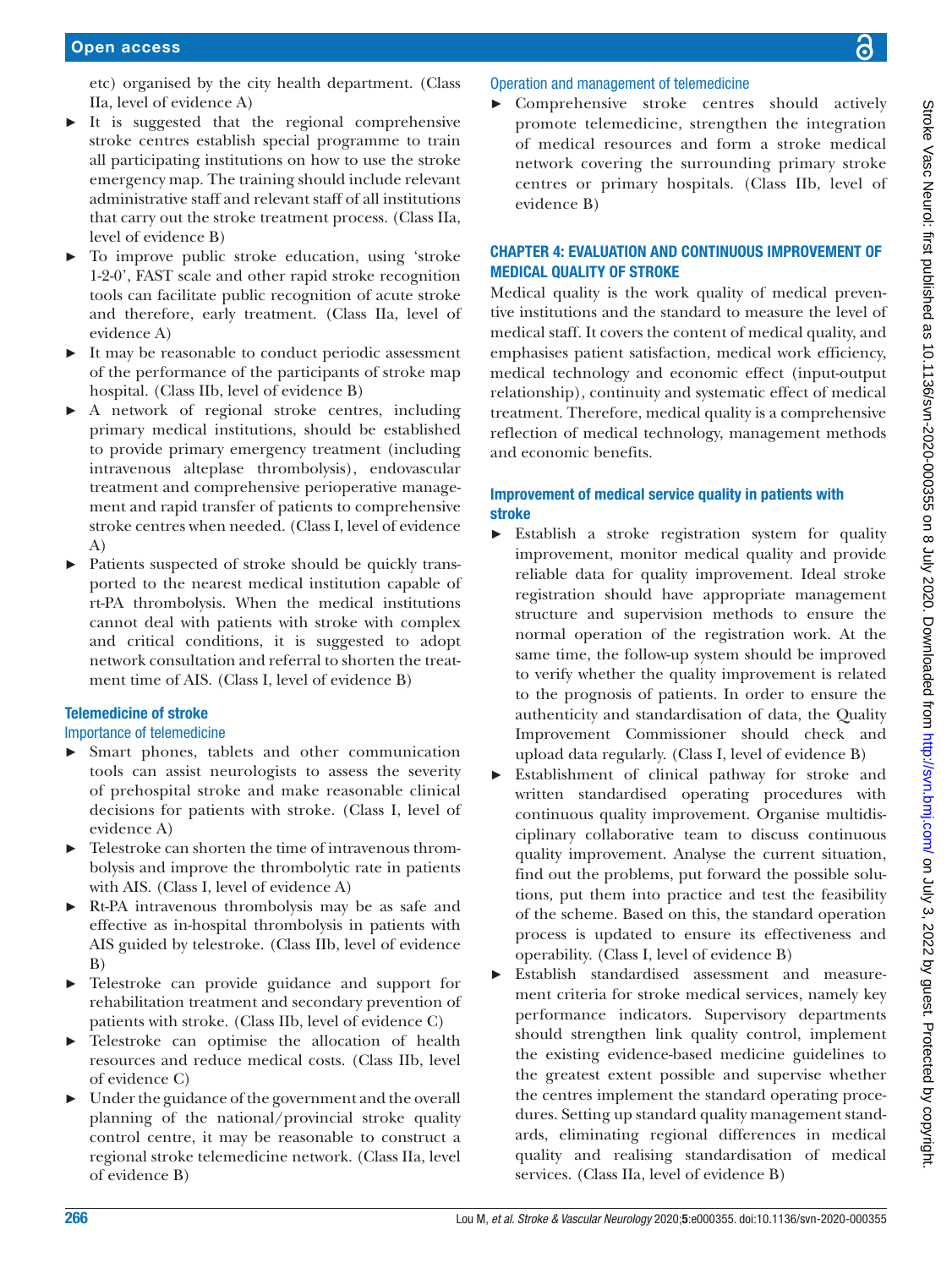#### Quality indicators of medical services in primary stroke centres

#### Mandatory quality indicators of PSC stroke diagnosis and treatment

To be strengthened and regularly controlled.

## *Quality indicators of medical services during acute hospitalisation*

- ► The proportion of NIHSS score for neurological impairment: NIHSS is the most commonly used scale in the world for neurological impairment score of patients with stroke.
- ► The proportion of cranial CT examination within 25min and clinical laboratory diagnostic information within 45min of emergency treatment reflects the level of organisational medical care for stroke in hospitals.
- Intravenous rt-PA thrombolysis: (i) proportion of intravenous rt-PA thrombolysis within 4.5hours of onset; (ii) proportion of patients treated with intravenous thrombolysis <60min from emergency visit to intravenous thrombolysis (DNT); (iii) number and types of haemorrhage transformation and the proportion of intracranial haemorrhage with clinical symptoms within 36hours.
- The proportion of patients with AIS receiving antiplatelet drugs within 48hours of admission.
- The proportion of patients who could not walk within 48hours of admission who took preventive measures against deep venous thrombosis.
- ► The proportion of swallowing function evaluation measures taken within 48hours of admission.
- ► The proportion of patients receiving vascular assessment within 1week of admission.
- The proportion of rehabilitation evaluation and implementation for patients with stroke.
- The proportion of patients with stroke transported to CSC.

#### *Indicators of medical services at discharge*

- ► The proportion of non-cardiogenic patients with ischaemic stroke treated with antiplatelet drugs.
- ► The proportion of patients with atrial fibrillation receiving anticoagulation therapy.
- ► The proportion of patients with low-density lipoprotein cholesterol >2.6mmol/L receiving statins.
- ► The proportion of hypertension patients treated with antihypertensive therapy.
- ► The proportion of patients with diabetes mellitus treated with antidiabetic medication.
- ► The proportions of previous or current smokers receiving smoking cessation education.
- Average hospitalisation days and mortality.
- ► Average hospitalisation expenses and average hospitalisation drug expenses.
- ► Health education on risk factors and control of cerebrovascular disease, symptoms of stroke attack, medication compliance, rehabilitation treatment, etc.

#### Additional quality indicators for PSC stroke diagnosis and treatment

At least three of them should be met:

- ► The proportion of patients with atherosclerotic ischaemic stroke treated with statin during hospitalisation.
- The proportion of hypertensive patients treated with antihypertensive therapy during hospitalisation.
- The proportion of patients with stroke whose hospitalisation days are <14 days.
- It is suggested that patients should be followed up in stroke prevention clinic 3 months and 6 months after discharge to evaluate the efficacy of stroke unit and ensure that patients receive standard secondary prevention.
- ► Courses on stroke warning and prehospital training for hospital staff are designed to identify stroke symptoms quickly and to be admitted to stroke centres immediately.

## Quality indicators of medical services in comprehensive stroke centres

#### Mandatory quality indicators of CSC stroke diagnosis and treatment

*Establishment of clinical pathway management*

- ► Central venous thrombolysis intervention plan compiled according to current clinical guidelines.
- ► Establishment of emergency-related clinical standard process.
- ► Standard clinical pathway and start-up process of intravascular therapy based on current guidelines.
- Standard process of preoperative and postoperative management of multidisciplinary endovascular treatment of stroke.
- Standard process of preoperative and postoperative management of multidisciplinary surgical intervention of stroke.
- Standard procedure of dealing with two or more patients with complex cerebrovascular diseases at the same time.

## *Quality indicators of medical services for patients with acute ischaemic stroke receiving endovascular therapy*

- ► The average time from admission to multimode CT or multimode MRI (only one of them) in patients within 6hours after onset of stroke.
- The proportion of patients with AIS treated with endovascular therapy.
- Average time from admission to intravascular therapy (door-to-groin) in patients with ischaemic stroke.
- ► The proportion of intracranial haemorrhage with clinical symptoms within 36hours after treatment in patients undergoing endovascular therapy.

#### *Quality indicators of medical services for diagnosis and treatment of intracranial and extracranial vessels*

► The proportion of stroke or death after diagnostic cerebral angiography.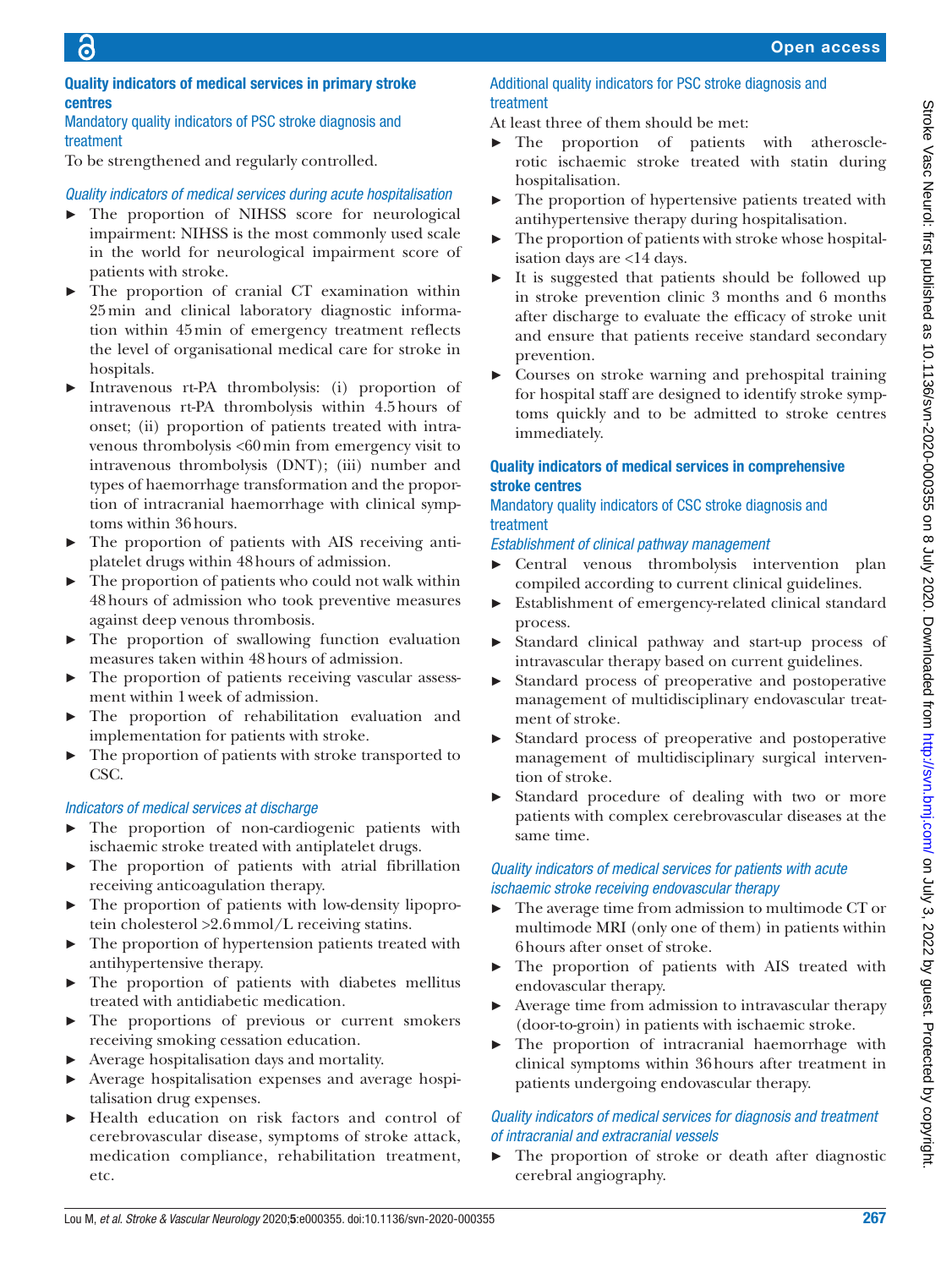- $\blacktriangleright$  The proportion of stroke or death within 30 days after carotid artery dissection or stenting.
- ► The proportion of stroke or death within 30 days after intracranial angioplasty and/or stenting for atherosclerosis.

#### *Quality indicators of medical services for SAH and ICH*

- ► The proportion of patients with SAH and ICH who had written records of the initial severity assessment.
- The proportion of aneurysm clipping and interventional treatment in the past year.
- ► The average time from admission to clipping or interventional treatment of ruptured aneurysms for patients with SAH with ruptured aneurysms within 48hours from onset.
- ► The proportion of patients with SAH confirmed ruptured aneurysm treated with nimodipine within 24hours of diagnosis and continued to discharge or 21 days after bleeding.
- ► Mortality rate of patients with ICH undergoing haematoma clearance.

#### *Quality indicators of medical services for neurosurgery*

- ► Mortality rate of patients with massive cerebral infarction undergoing decompressive craniectomy.
- ► The proportion of patients with ischaemic or haemorrhagic stroke undergoing ventricular drainage.
- ► The proportion of patients with ischaemic or haemorrhagic stroke who underwent ventricular drainage and complicated with ventriculitis.

#### *Quality indicators of medical services for warfarin-related intracranial haemorrhage*

► The average time from admission to the reversal measures of international normalised ratio in patients with warfarin-related intracranial haemorrhage.

#### Additional quality indicators for CSC stroke diagnosis and treatment

At least three of them should be met:

- ► Frequency of non-invasive vasospasm monitoring in patients with aneurysmal SAH during 3–14 days.
- The proportion of complications in patients undergoing aneurysm clipping or embolisation.
- The proportion of patients with stroke with arteriovenous malformations treated surgically or with intravascular therapy within 30 days.
- ► The average interval from telephone notification to CSC arrival in patients with ischaemic stroke or haemorrhagic stroke or transient ischaemic attack (TIA) who has written records of referrals from another hospital to CSC.
- ► The proportion of patients with ischaemic stroke, SAH, intracranial haemorrhage, TIA, intracranial and extracranial vascular stenosis enrolled in clinical trials.

## Construction of information platform for stroke medical quality monitoring and continuous quality improvement

Establish an information platform for medical quality monitoring and continuous quality improvement, strengthen the management of medical quality control, promote feedback of medical service safety and provide decision-making basis for the improvement of medical service quality in medical institutions at all levels. (Class I, level of evidence B)

Collaborators Chinese Stroke Association Stroke Council Guideline Writing Committee. *Chairmen:* Yongjun Wang, [yongjunwang@ncrcnd.org.cn](mailto:yongjunwang@ncrcnd.org.cn), Department of Neurology, Beijing Tiantan Hospital, Capital Medical University, Beijing, China; Jizong Zhao, zhaojz205@163.com / [zhaojz@public.bta.net.cn](mailto:zhaojz@public.bta.net.cn), Department of Neurosurgery, Beijing Tiantan Hospital, Capital Medical University, Beijing, China. *Vice-Chairmen:* Qiang Dong, [dong\\_qiang@fudan.edu.cn](mailto:dong_qiang@fudan.edu.cn), Department of Neurology, Huashan Hospital, Fudan University, Shanghai, China; Anding Xu, [tlil@jnu.edu.](mailto:tlil@jnu.edu.cn) [cn,](mailto:tlil@jnu.edu.cn) Department of Neurology and Stroke Center, the First Affiliated Hospital, Jinan University, Guangzhou, China. *Members of Academic Committee:* Kangning Chen, [ckn\\_640827@126.com](mailto:ckn_640827@126.com)' Department of Neurology, The Southwest Hospital, the First Affiliated Hospital of Third Military Medical University, Chongqing, China; Junbo Ge, [ge.junbo@zs-hospital.sh.cn](mailto:ge.junbo@zs-hospital.sh.cn)' Shanghai Institute of Cardiovascular Diseases, Department of Cardiology, Zhongshan Hospital, Fudan University, Shanghai, China; Li Guo, [guoli6@163.com,](mailto:guoli6@163.com) Department of Neurology, The Second Hospital of Hebei Medical University, Shijiazhuang, China; Li He, [heli2003new@126.com](mailto:heli2003new@126.com), Department of Neurology, West China Hospital, Sichuan University, Chengdu, China; Bo Hu, [hubo@hust.edu.cn,](mailto:hubo@hust.edu.cn) Department of Neurology, Union Hospital, Tongji Medical College, Huazhong University of Science and Technology (HUST), Wuhan, China; Yong Huo, [huoyong@263.net.cn](mailto:huoyong@263.net.cn)' Department of Cardiology, Peking University First Hospital, Beijing, China; Linong Ji, [jiln@bjmu.edu.cn](mailto:jiln@bjmu.edu.cn), Department of Endocrinology and Metabolism, Peking University People's Hospital, Medicine at Peking University, Beijing, China; Xunming Ji, [robertjixm@hotmail.com](mailto:robertjixm@hotmail.com) / [jixunming@vip.163.com](mailto:jixunming@vip.163.com), Department of Neurosurgery, Xuanwu Hospital, Capital University of Medicine, Beijing, China; Tielin Li, [tielin2013@126.com](mailto:tielin2013@126.com) / [tielin.li@tom.com](mailto:tielin.li@tom.com), Zhujiang Hospital of Southern Medical University, Guangzhou, China; Liping Liu, [lipingsister@](mailto:lipingsister@gmail.com) [gmail.com,](mailto:lipingsister@gmail.com) Department of Neurology, Beijing Tiantan Hospital, Capital Medical University, Beijing, China; Benyan Luo, [luobenyan@zju.edu.cn,](mailto:luobenyan@zju.edu.cn) Department of Neurology, 1<sup>st</sup> Affiliated Hospital of Zhejiang University, Hangzhou, China; Zhongrong Miao, [zhongrongm@163.com](mailto:zhongrongm@163.com), Department of Interventional Neuroradiology, Beijing Tiantan Hospital, Capital Medical University, Beijing, China; Xiaoyuan Niu, [niuxiaoyuan1958@163.com](mailto:niuxiaoyuan1958@163.com), Department of Neurology, First Hospital of Shanxi Medical University, Taiyuan, China; Bin Peng, [pengbin3@hotmail.com](mailto:pengbin3@hotmail.com); Department of Neurology, Peking Union Medical College Hospital, Peking Union Medical College and Chinese Academy of Medical Sciences, Beijing, China; Dingfeng Su, [dfsu@](mailto:dfsu@smmu.edu.cn) [smmu.edu.cn](mailto:dfsu@smmu.edu.cn), Department of Pharmacology, the Second Military Medical University (SMMU), Shanghai, China; Beisha Tang, [bstang7398@163.com](mailto:bstang7398@163.com), Department of Neurology, Xiangya Hospital, Central South University, Changsha, China; Chen Wang, [wangchen-tr2002@163.com,](mailto:wangchen-tr2002@163.com) Beijing Tiantan Hospital, Capital Medical University, Beijing, China; Ning Wang, [nwang900@yahoo.com](mailto:nwang900@yahoo.com), Department of Neurology and Institute of Neurology, First Affiliated Hospital of Fujian Medical University, Fuzhou, China; Shuo Wang, [captain9858@vip.sina.com,](mailto:captain9858@vip.sina.com) Department of Neurosurgery, Beijing Tiantan Hospital, Capital Medical University, Beijing, China; Wei Wang, [wwang@vip.126.com](mailto:wwang@vip.126.com) / [wwang@tjh.tjmu.edu.cn](mailto:wwang@tjh.tjmu.edu.cn), Tongji Hospital, Tongji Medical College, Huazhong University of Science and Technology, Wuhan, China; Xin Wang, [wang.xin@zs-hospital.sh.cn](mailto:wang.xin@zs-hospital.sh.cn), Department of Neurology, Zhongshan Hospital, Fudan University, Shanghai, China; Yilong Wang, [yilong528@aliyun.com,](mailto:yilong528@aliyun.com) Department of Neurology, Beijing Tiantan Hospital, Capital Medical University, Beijing, China; Shizheng Wu, [wushizheng2005@hotmail.com](mailto:wushizheng2005@hotmail.com), Qinghai Province People's Hospital, Xining, China; Peng Xie, [xiepeng@cqmu.edu.cn](mailto:xiepeng@cqmu.edu.cn), Chongqing Medical University (CQMU), Chongqing, China; Yuming Xu, [13903711125@126.](mailto:13903711125@126.com) [com](mailto:13903711125@126.com) / [xym13903711125@126.com,](mailto:xym13903711125@126.com) Department of Neurology, the First Affiliated Hospital of Zhengzhou University, Zhengzhou, China; Yun Xu, [xuyun20042001@](mailto:xuyun20042001@aliyun.com) [aliyun.com](mailto:xuyun20042001@aliyun.com), Department of Neurology, Drum Tower Hospital, Medical School of Nanjing University, Nanjing, China; Yi Yang, [doctoryangyi@163.com](mailto:doctoryangyi@163.com) / [doctor\\_](mailto:doctor_yangyi@hotmail.com) [yangyi@hotmail.com](mailto:doctor_yangyi@hotmail.com), Department of Neurology, the First Hospital of Jilin University, Changchun, China; Jinsheng Zeng, [zengjs@pub.guangzhou.gd.cn](mailto:zengjs@pub.guangzhou.gd.cn), Department of Neurology and Stroke Center, the First Affiliated Hospital of Sun Yat-Sen University, Guangdong, China; Chaodong Zhang, [scdzhang@163.com,](mailto:scdzhang@163.com) The First affiliated Hospital of China Medical University, Shenyang, China; Tong Zhang, [zt61611@](mailto:zt61611@sohu.com) [sohu.com,](mailto:zt61611@sohu.com) Capital Medical University School of Rehabilitation Medicine, China